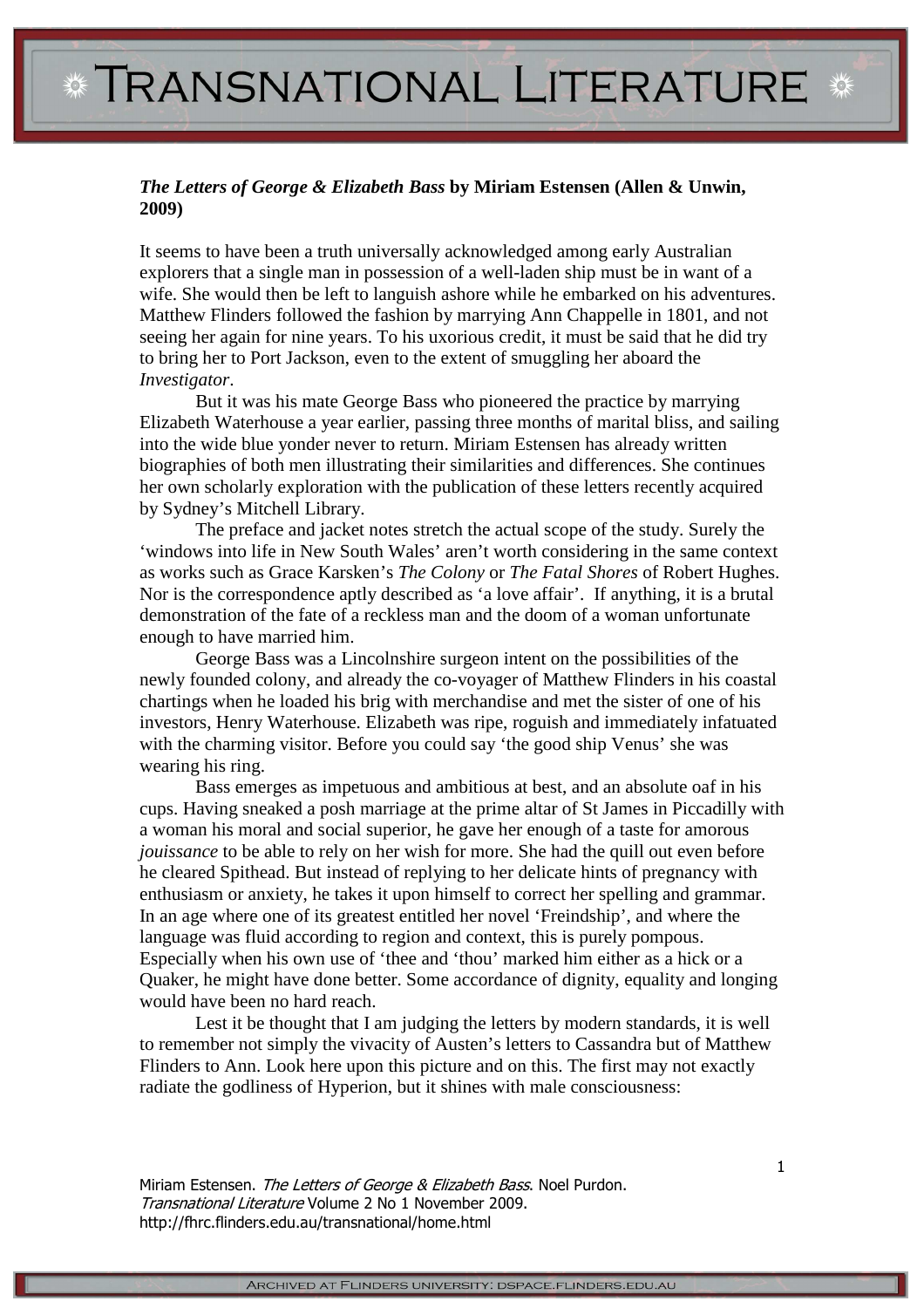You know, my dearest, that I have always dreaded the effects that the possession of great authority would have upon my temper and disposition. I am proud, unindulgent, and hasty to take offence. .My mind has here been taught a lesson. $<sup>1</sup>$ </sup>

The second might have been written by Polonius:

Neglect not thy French nor thy music. I w'd recommend several modes of improvement to thee and particularize them. (73)

George makes his love conditional, even when Elizabeth is in the throes of worry and illness. Ann Flinders, by contrast, made her anxieties and needs known however much she stood by her husband.

The physical form of the book is designed to give that generic Estensen pleasure: compact, super-printed pages with texture and scent. She provides a map, sampler-like pages of coloured portraits and documents, precise biographical miniatures of the *dramatis personae,* and spare but pertinent notes. It might have been a good idea to print the letters by their coupling of dispatch and reception, but that would have destroyed the chronology by which we see the increasing fade-out of Bass's existence. The author has a good glass trained on the ships passing each other in the hemispherical night. We are given an accurate picture of the *Venus*, the cruelly named brig which was the bearer of disappearance and death, and even of the third rate, two decker *Mars*, a notoriously difficult vessel to trace, since it sails oddly among a class of the same name, and was actually a French prize which disappeared in the fogs of Halifax harbour on 26 June 1755, the first shipwreck of 13 year old midshipman Francis Light.

Was there something in the rivers of England's eastern watery fens which drove all three men in the direction of the great southern oceans? Or was it their schoolboy fascination with Defoe which made them so brave and so reckless? Whether they wanted it or not, war pursued them all. Trade with South America was not as easy as expected, and conjugal life depended on dreams and cunning. If Bass came out of it worst, it wasn't sheer misfortune. His letters dissimulate facts about the number of sea-faring spouses, and the points at which letters could be picked up and passed on. There seems to be always at least one more in the post than Elizabeth received, even when business letters were miraculously delivered.

Without turning Bass into one of the little diemens who inhabited the island above the strait that bears his name, it is clear that he did not love his Bess with the desperate passion which made her own life such a tragedy of waiting. One of the paradoxes of his attitude is that his board-room held fresh copies of progressive texts on philosophy, science and opera, his real inamorata. He even had the works of Mary Wollstonecraft.

It is to Estensen's credit that she lays out these contradictions firmly in the text and notes. In some of the allusions one can easily read an unspoken mercantile plot with the Waterhouse men in which the marriage was intended to serve their speculations as much as their affections. In both epistles and appendices, the

 $\overline{a}$ 

<sup>&</sup>lt;sup>1</sup> Matthew Flinders, *Private Journal*, ed. Anthony J. Brown & Gillian Dooley (Adelaide: Friends of the State Library of South Australia) xxv.

Miriam Estensen. The Letters of George & Elizabeth Bass. Noel Purdon. Transnational Literature Volume 2 No 1 November 2009. http://fhrc.flinders.edu.au/transnational/home.html